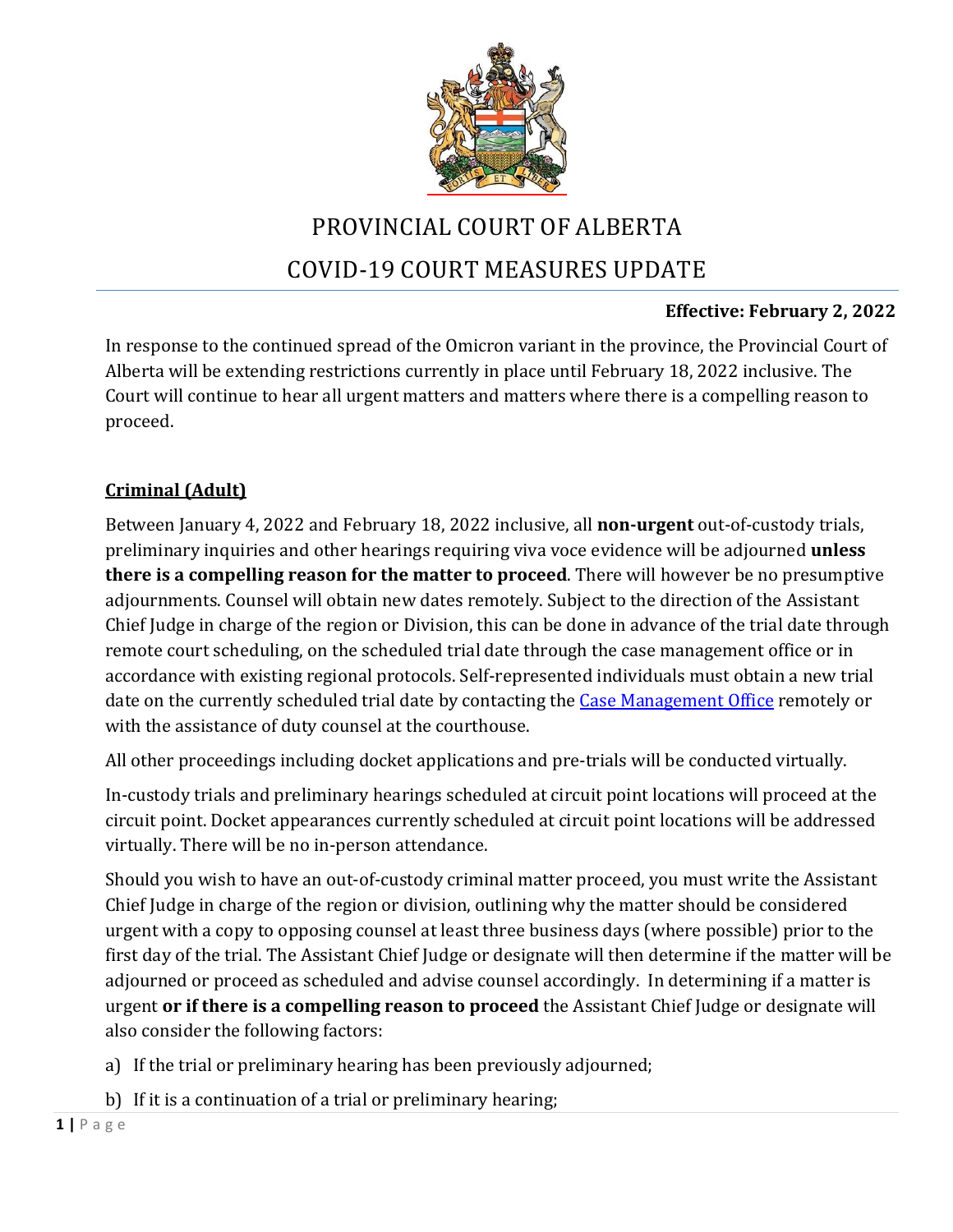- c) If the timeline set out in *R v Jordan* will be exceeded if the matter is adjourned;
- d) If the matter involves a serious and/or violent offence;
- e) If the matter involves a child or other vulnerable witness;
- f) Where some or all the evidence can be heard remotely or by a means other than in-person viva voce evidence.

#### **Case Management Offices**

All case management offices remain closed for in-person attendance until further notice. See the Case [Management Offices \(CMO\) Out-of-Custody Docket Protocol](https://albertacourts.ca/pc/resources/covid/covid-19-criminal-and-youth-criminal-matters/CMO) for information about how to appear remotely at the CMO and the advanced duty counsel service.

## **Civil**

All in-person matters that are scheduled between January 4 and February 18, 2022 inclusive, including trials, pretrial conferences, assessments and applications, will be adjourned. The parties will be contacted by the Court to discuss case management issues, including new dates for the matter to proceed. All matters other than trials that are presently scheduled to be heard by telephone or Webex will proceed as scheduled.

#### **Traffic, Ticket, Bylaw, Provincial Offences and Inquiries**

Traffic Court is not open for any in-person appearances.

- Virtual trials scheduled in Medicine Hat, Brooks, Lethbridge and Fort MacLeod will proceed as previously scheduled.
- Trial matters in all other locations between January 4 and February 18, 2022 inclusive: contact the base court office for the location your trial is scheduled by telephone or email for further information.
- For all other matters, you are required to contact the designated court office by telephone or email for further information.

More information at [COVID-19 Traffic Court.](https://albertacourts.ca/pc/resources/covid/covid-19-traffic-court)

## **Family and Child Protection**

All family docket appearances, judicial dispute resolutions (JDRs) and pre-trial conferences (PTCs) will proceed strictly remotely.

## **Family:**

All non-urgent interim hearings and trials will be adjourned. Urgent interim hearings and trials will proceed in person only in accordance with the following criteria of urgency: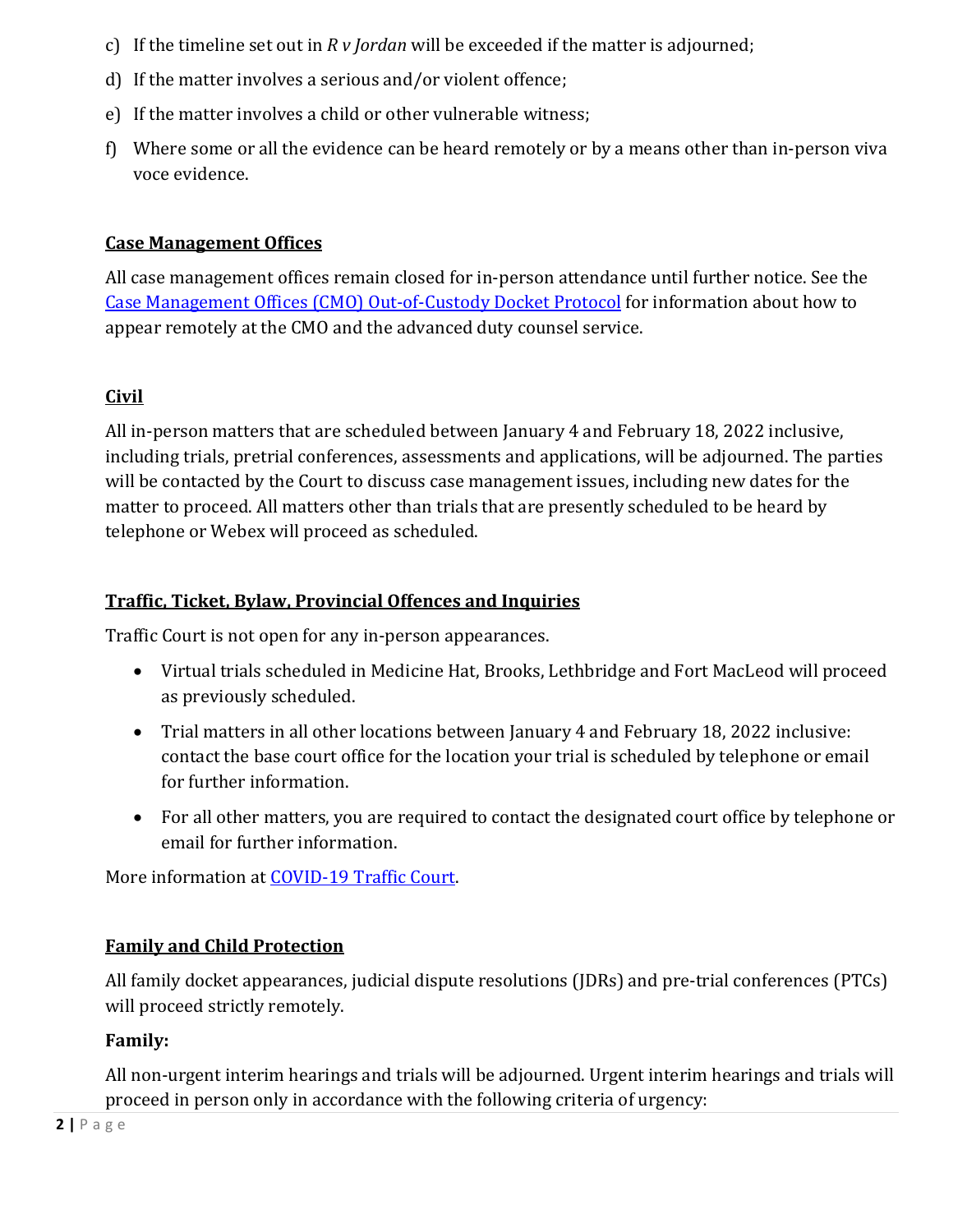- 1. There is a risk of immediate harm to parties or child(ren);
- 2. There is an imminent risk of removal of child(ren) from Alberta;
- 3. For support orders, there is demonstrable severe financial hardship;
- 4. For mobility applications there is demonstrable risk to the child(ren) or a demonstrable risk of severe financial hardship to one of the parties;
- 5. The hearing has previously been adjourned due to reasons pertaining to COVID-19;
- 6. If the best interests of the child require the trial to proceed.

# **Child Protection:**

All child protection apprehension applications, docket appearances, case conferences, JDRs, and PTCs will proceed strictly remotely.

All initial custody applications will proceed as scheduled.

All non-urgent interim hearings and trials will be adjourned.

For all Family and Child Protection matters, if the parties do not agree, the determination of whether an interim hearing or trial is urgent shall be made by a judge, in accordance with urgency criteria, including whether the statutory cumulative time in care is exceeded and whether the parents have engaged with the judicial process.

For all interim hearings and trials scheduled from January 4 – February 18, 2022 inclusive, if the parties agree that their matter does not meet the urgency criteria, they shall bring the matter forward with three business days' notice using the existing bring forward process to reschedule the trial. If the parties do not agree that the matter should be adjourned, they are to follow the appropriate protocol.

# **Youth Criminal matters:**

During this time period, all **non-urgent** out-of-custody youth criminal matters will be adjourned **unless there is a compelling reason for the matter to proceed.** Counsel are to rebook matters according to existing protocols.

Should you wish to have an out-of-custody (youth) criminal trial proceed you must write to the Assistant Chief Judge in charge of the region or Division, outlining why the matter should be considered urgent with a copy to opposing counsel at least three business days (where possible) prior to the first day of the trial. The Assistant Chief Judge or designate will then determine if the matter will be adjourned or proceed to trial and advise counsel accordingly. In determining if a matter is urgent **or if there is a compelling reason to proceed**, the Assistant Chief Judge or designate will also consider the following factors:

- g) If the trial has been previously adjourned;
- h) If it is a continuation of a trial;
- i) If the timeline set out in *R v Jordan* will be exceeded if the matter is adjourned;